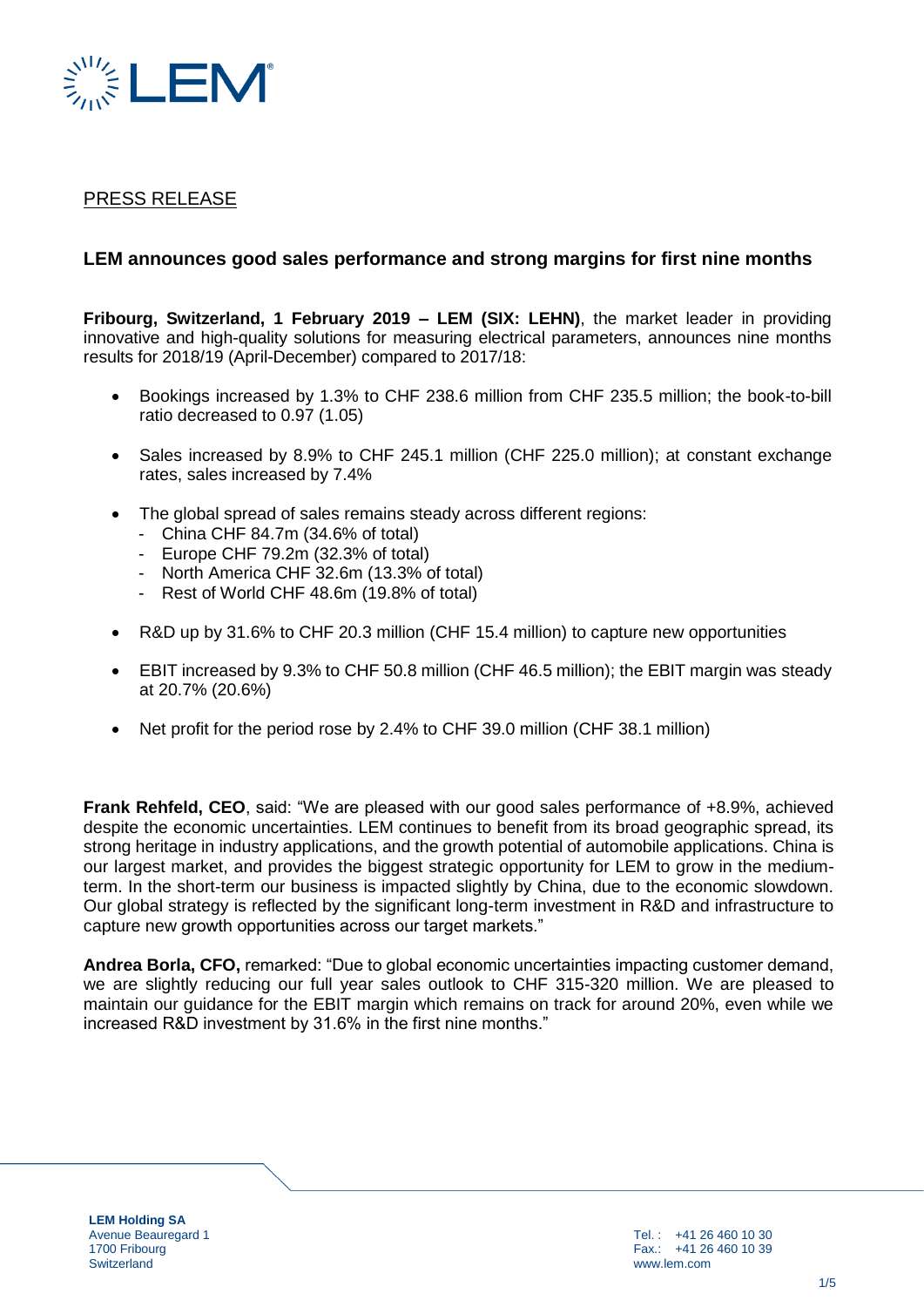

#### **Industry segment: performance as expected**

Nine months sales in the Industry segment totalled CHF 189.9 million, up 5.1%. At constant exchange rates, sales increased by 3.6%. Sales decreased by 4.3% in China. Sales in Asia excluding China grew by 9.5%, in Europe by 10.5%, and in North America by 10.4%.

| <b>Businesses</b>     | <b>CHFm</b><br>9M 2017/18 | <b>CHFm</b><br>9M 2018/19 | Change   | <b>Comments</b>                                                                        |
|-----------------------|---------------------------|---------------------------|----------|----------------------------------------------------------------------------------------|
| <b>Drives</b>         | 84.6                      | 86.4                      | $+2.2%$  | - China & Japan investments subdued<br>- Other markets steady growth across portfolio  |
| Renewable<br>Energy   | 57.0                      | 58.2                      | $+2.2%$  | - China lower due to solar policy changes<br>- Gained market share in Europe and India |
| Traction              | 31.9                      | 36.5                      | $+14.1%$ | - Growth in China and India<br>- Higher investments in Eastern Europe                  |
| High precision        | 7.1                       | 8.7                       | $+23.0%$ | - Continued demand for EV car test benches<br>- New products launched                  |
| <b>Total Industry</b> | 180.6                     | 189.9                     | $+5.1%$  |                                                                                        |

#### **Automotive segment: shift to green cars accelerates**

Nine months sales in the Automotive segment totalled CHF 55.2 million, an increase of 24.5%. At constant exchange rates, sales increased by 23.0%. Although China remains the largest market, its economy has shown signs of slowing and the green car business has been impacted by the unwinding of stock built up by customers earlier in the year. Both the US and Europe have seen announcements of factory closures, although the uptake of green cars has been quicker than most commentators were expecting. Sales increased by 53.2% in China. Sales in Asia excluding China grew by 23.0%, in Europe they were up by 23.9%, while in North America they declined by 11.2%.

| <b>Businesses</b>       | <b>CHFm</b><br>9M 2017/18 | <b>CHFm</b><br>9M 2018/19 | Change   | <b>Comments</b>                                                                                      |
|-------------------------|---------------------------|---------------------------|----------|------------------------------------------------------------------------------------------------------|
| Green                   | 24.8                      | 37.7                      | +52.1%   | - All markets continue to grow<br>- China influenced by policies                                     |
| Conventional            | 19.6                      | 17.5                      | -10.5%   | - US overall passenger car usage is down<br>- Old sensor technology being replaced as<br>anticipated |
| <b>Total Automotive</b> | 44.4                      | 55.2                      | $+24.5%$ |                                                                                                      |

#### **Nine months profitability on track**

The strength of our business is demonstrated by our ability to significantly increase R&D investments by 31.6% to CHF 20.3 million (CHF 15.4 million), and still grow EBIT by 9.3% to CHF 50.8 million (CHF 46.5 million). Thanks to ongoing efficiency improvements, the EBIT margin remained steady in line with expectations at 20.7% (20.6%).

## **Outlook**

For the full financial year 2018/19, we are slightly reducing our sales outlook from around CHF 320 million to CHF 315-320 million compared with CHF 301.2 million for 2017/18. Since our last reporting period, global economic uncertainty has increased, which will impact our customers in the months ahead.  $4<sup>th</sup>$  quarter performance will also be affected by the Chinese New Year holidays.

However in the medium-term the outlook for LEM remains strong, driven by the mega trends of energy efficiency, mobility and automation. We reiterate the EBIT margin outlook for the full financial year at around 20% compared with 20.5% last year.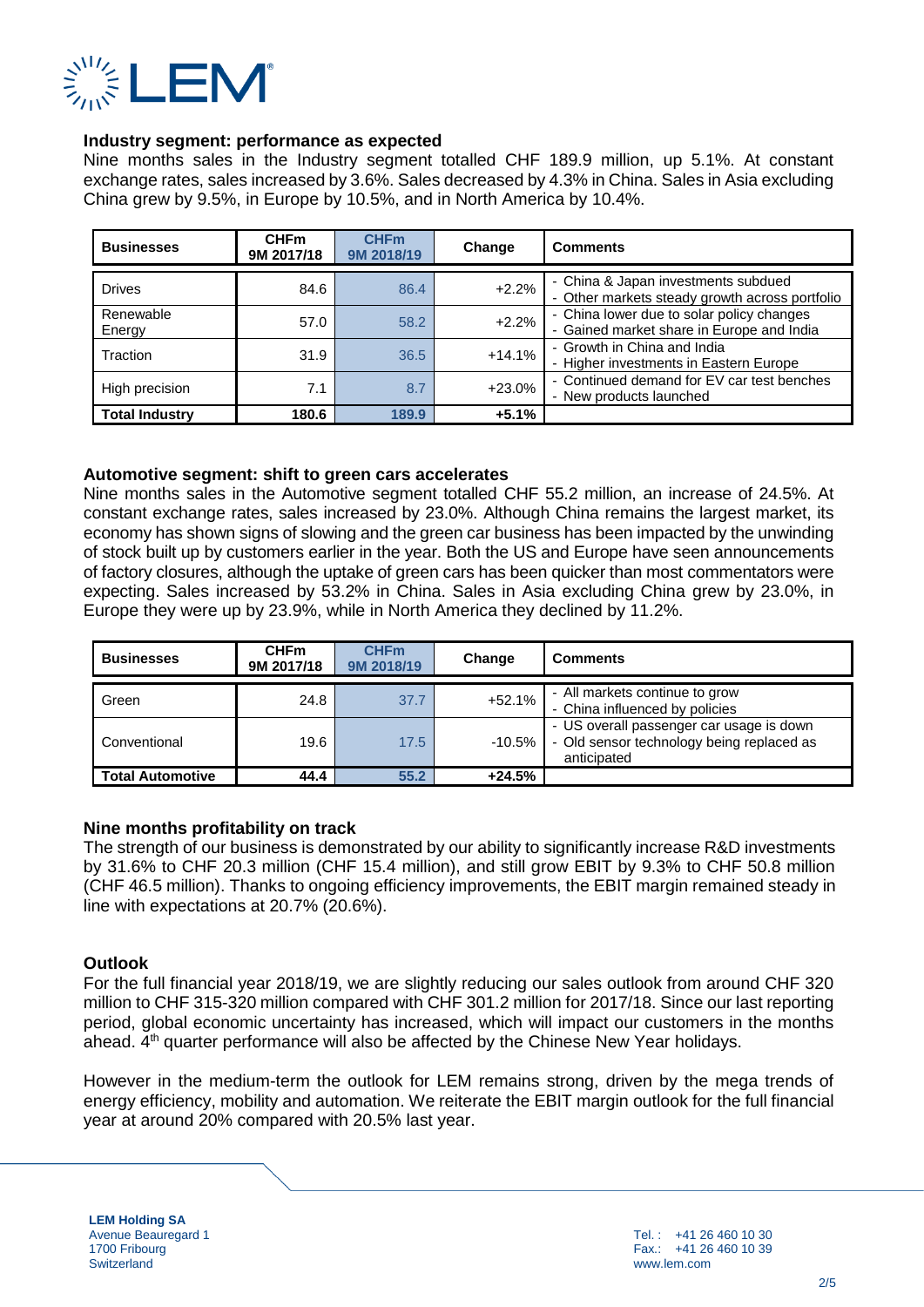

### **Media, investors and analyst conference call and webcast**

Frank Rehfeld, CEO, and Andrea Borla, CFO, will provide a detailed presentation of the nine months results today at 10:00 CET at a media, investors and analyst conference call.

Dial in details are: +41 (0) 58 310 50 00 Switzerland & Europe +44 (0) 207 107 0613 UK +1 (1) 631 570 56 13 USA

The conference call will simultaneously be webcast. Please follow the instructions in the following link:<https://78449.choruscall.com/dataconf/productusers/lem/mediaframe/28427/indexl.html> The link to the webcast and the presentation slides are available on the LEM website [\(www.lem.com/en/investors\)](http://www.lem.com/en/investors), where the webcast will later be archived.

#### **Financial calendar**

| The financial year runs from 1 April to 31 March |                                                                       |
|--------------------------------------------------|-----------------------------------------------------------------------|
| 22 May 2019                                      | Year-end results 2018/19                                              |
| 27 June 2019                                     | Annual General Meeting of Shareholders for the financial year 2018/19 |
| 2 July 2019                                      | Dividend ex-date                                                      |
| 4 July 2019                                      | Dividend payment date                                                 |
| 30 July 2019                                     | First quarter results 2019/20                                         |
| 5 November 2019                                  | Half-year results 2019/20                                             |

#### **LEM – At the heart of power electronics**

LEM is the market leader in providing innovative and high-quality solutions for measuring electrical parameters. Its core products - current and voltage transducers - are used in a broad range of applications in drives & welding, renewable energies & power supplies, traction, high precision, conventional and green cars businesses. LEM's strategy is to exploit the intrinsic strengths of its core business, and to develop opportunities in existing and new markets with new applications. LEM is a mid-size, global company with approximately 1,490 employees worldwide. It has production plants in Beijing (China), Sofia (Bulgaria), Geneva (Switzerland) and Tokyo (Japan), and a dedicated R&D Centre in Lyon (France). With regional sales offices near its customers' locations, the Company is able to offer a seamless service around the globe. LEM has been listed on the SIX Swiss Exchange since 1986; the company's ticker symbol is LEHN.

[www.lem.com](http://www.lem.com/)

#### **For further information please contact**

Andrea Borla (CFO) Phone: +41 22 706 1250 [Email: i](mailto:investor@lem.com)nvestor@lem.com

**LEM Holding SA** Avenue Beauregard 1 1700 Fribourg **Switzerland** 

Tel. : +41 26 460 10 30 Fax.: +41 26 460 10 39 www.lem.com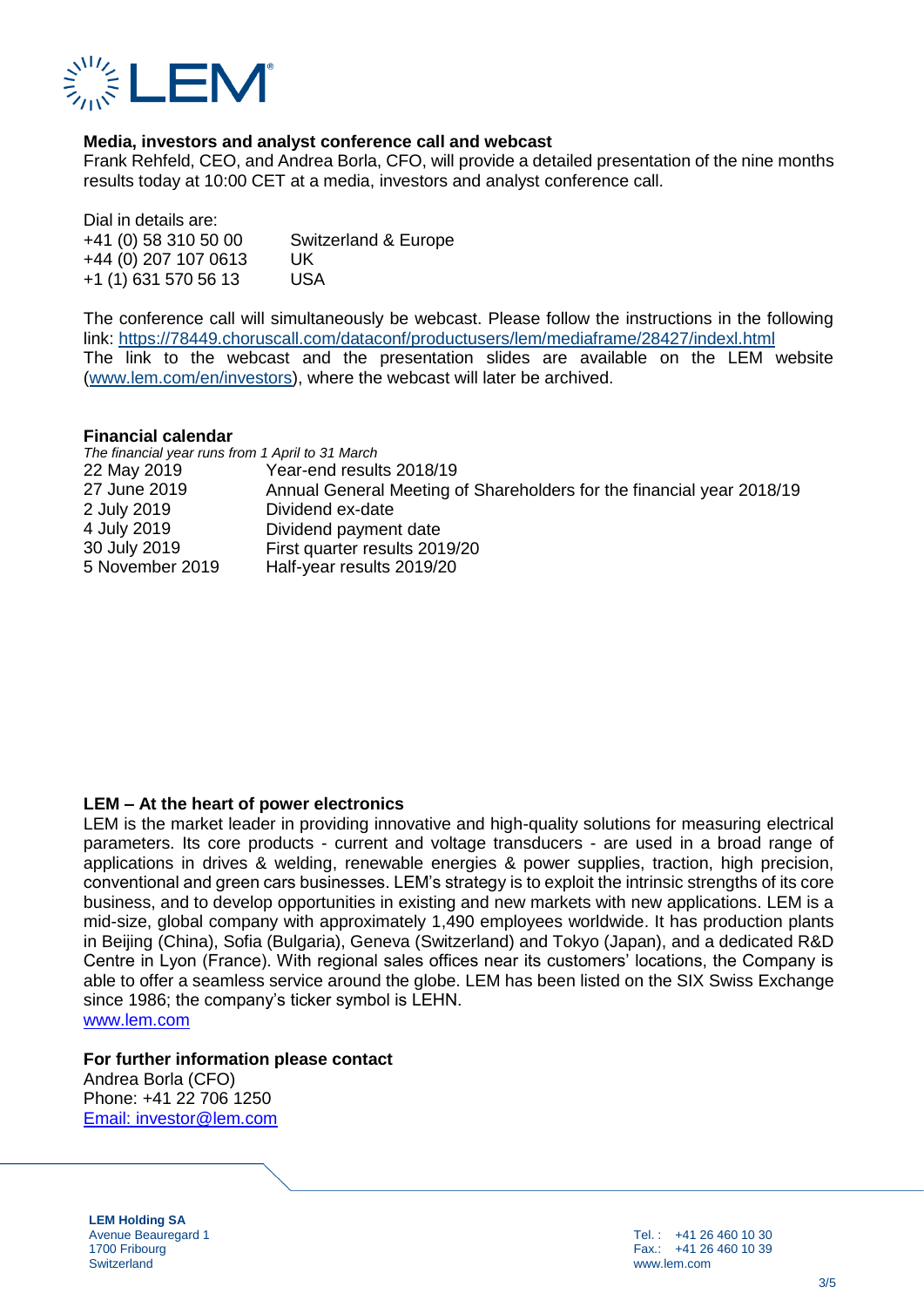

## **Appendix:**

# **Consolidated income statement (April to December)**

| In CHF thousands               | 2017/18   | 2018/19       | Change  |
|--------------------------------|-----------|---------------|---------|
| <b>Sales</b>                   | 224'998   | 245'094       | +8.9%   |
| Cost of goods sold             | (122'075) | (131'352)     |         |
| Gross margin                   | 102'922   | 113'742       | +10.5%  |
| Gross margin (in %)            | 45.7%     | 46.4%         |         |
| Sales expense                  | (22'534)  | (22'414)      |         |
| Administration expense         | (18'705)  | (20'426)      |         |
| Research & development expense | (15'448)  | (20'324)      |         |
| Other expense                  | 0         | $\mathcal{L}$ |         |
| Other income                   | 226       | 194           |         |
| <b>EBIT</b>                    | 46'461    | 50'771        | $+9.3%$ |
| EBIT margin (in %)             | 20.6%     | 20.7%         |         |
| Financial expense              | (205)     | (168)         |         |
| Financial income               | 85        | 98            |         |
| Foreign exchange effect        | 1'714     | (1'411)       |         |
| <b>Profit before taxes</b>     | 48'055    | 49'290        | $+2.6%$ |
| Income taxes                   | (10'002)  | (10'319)      |         |
| Net profit of the period       | 38'053    | 38'971        | $+2.4%$ |
| Net profit margin (in %)       | 16.9%     | 15.9%         |         |